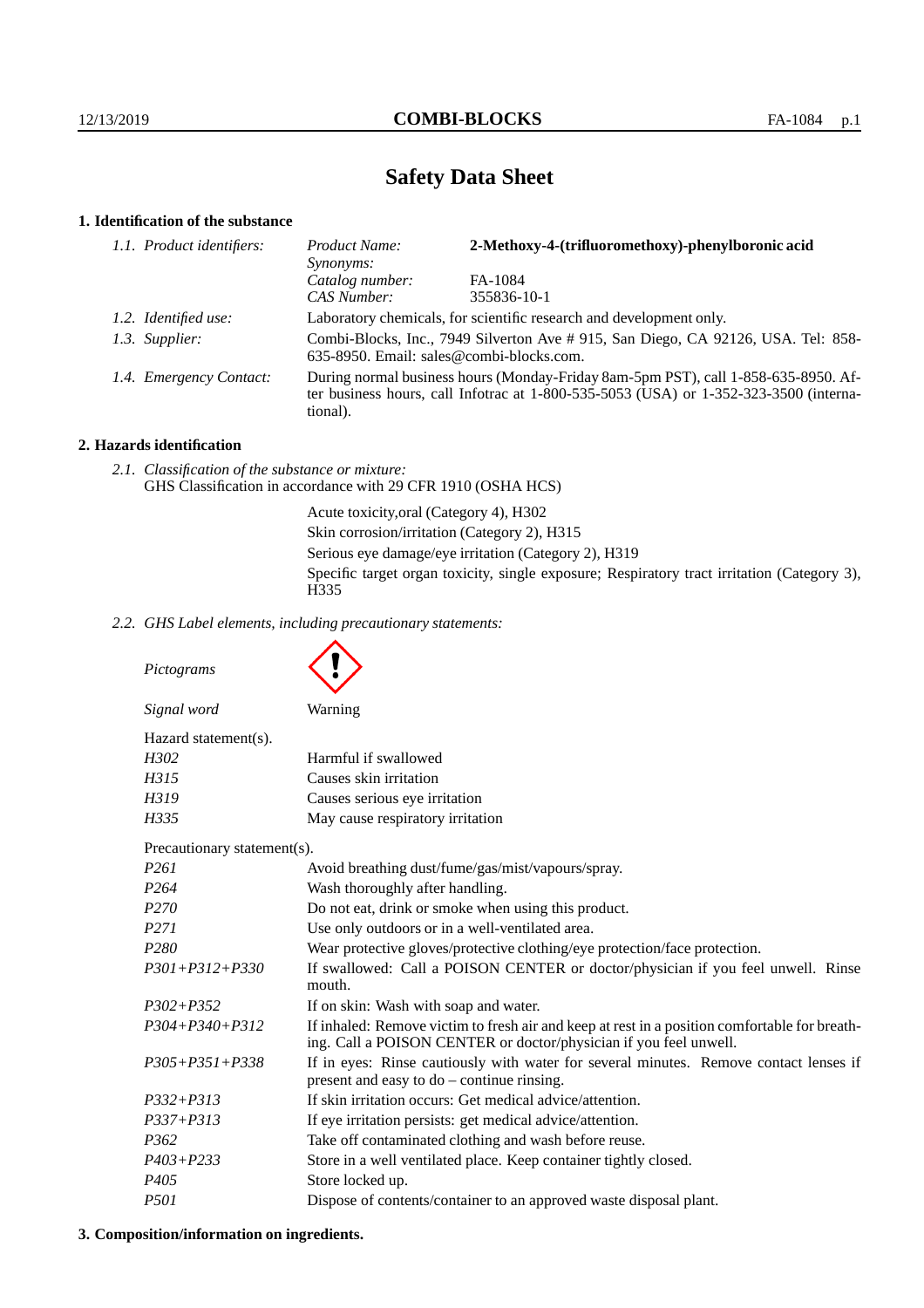## *3.1. Substances*

| 'OMPONENT                                         | CLASSIFICATION         | CONCENTRATION |
|---------------------------------------------------|------------------------|---------------|
| 2-Methoxy-4-(trifluoromethoxy)-phenylboronic acid | H302, H315, H319, H335 | $100\,$       |
| .<br>$\sim$ $\sim$ $\sim$ $\sim$                  |                        |               |

See Section 2 for full text of hazard statements.

## **4. First aid measures**

*4.1. Description of first aid measures.*

|                         | General advice:          | Consult a physician. Show this safety data sheet to the doctor in attendance. Move out of<br>dangerous area.                                         |  |
|-------------------------|--------------------------|------------------------------------------------------------------------------------------------------------------------------------------------------|--|
| If inhaled:             |                          | Remove victim to fresh air and keep at rest in a position comfortable for breathing. Call a<br>POISON CENTER or doctor/physician if you feel unwell. |  |
|                         | In case of skin contact: | Wash with soap and water.                                                                                                                            |  |
| In case of eye contact: |                          | Rinse cautiously with water for several minutes. Remove contact lenses if present and<br>easy to $do$ – continue rinsing.                            |  |
|                         | If swallowed:            | Call a POISON CENTER or doctor/physician if you feel unwell. Rinse mouth.                                                                            |  |
| 4.2.                    |                          | Most important symptoms and effects, both acute and delayed:                                                                                         |  |

See Section 2.2 and/or in Section 11.

*4.3. Indication of any immediate medical attention and special treatment needed:* No data.

#### **5. Fire fighting measures**

- *5.1. Extinguishing media:* Use dry sand, dry chemical or alcohol-resistant foam for extinction.
- *5.2. Special hazards arising from the substance or mixture:* Carbon monoxide, hydrogen fluoride.
- *5.3. Advice for firefighters:* Wear self-contained breathing apparatus for firefighting if necessary.
- *5.4. Further information:* No data available.

### **6. Accidental release measures**

- *6.1. Personal precautions, protective equipment and emergency procedures:* Ensure adequate ventilation. Use personal protective equipment.
- *6.2. Environmental precautions:* Should not be released into the environment. See Section 12 for additional ecological information.
- *6.3. Methods and materials for containment and cleaning up:* Sweep up or vacuum up spillage and collect in suitable container for disposal.
- *6.4. Reference to other sections:* Refer to protective measures listed in Sections 8 and 13.

### **7. Handling and storage**

- *7.1. Precautions for safe handling:* Avoid contact with skin and eyes. Avoid inhalation of vapour or mist. Keep away from sources of ignition - No smoking. Take measures to prevent the build up of electrostatic charge. For precautions see section 2.2.
- *7.2. Conditions for safe storage, including any incompatibilities:* Keep container tightly closed in a dry and well-ventilated place. Containers which are opened must be carefully resealed and kept upright to prevent leakage.
- *7.3. Specific end use(s):* Laboratory chemicals, for scientific research and development only.

### **8. Exposure Controls / Personal protection**

*8.1. Control parameters:*

*Components with workplace control parameters:* Contains no substances with occupational exposure limit values. *8.2. Exposure controls:*

*Appropriate engineering controls:* Ensure that eyewash stations and safety showers are close to the workstation location. Ensure adequate ventilation, especially in confined areas. Use only under a chemical fume hood.

#### *Personal protective equipment:*

Eye/face protection: Wear appropriate protective eyeglasses or chemical safety goggles as described by OSHA's eye and face protection regulations in 29 CFR 1910.133 or European Standard EN166.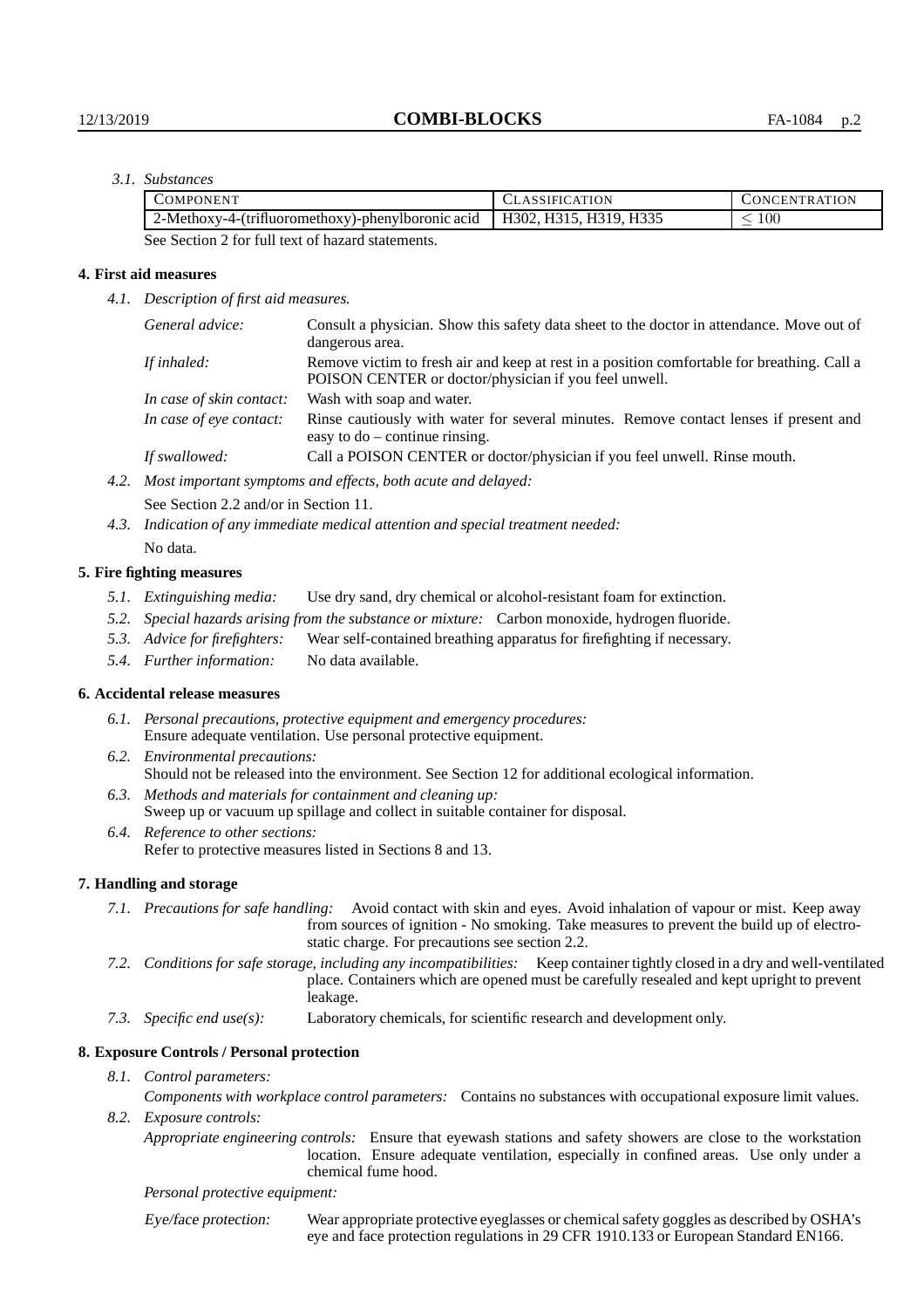| Skin protection:                   | Handle with gloves. Gloves must be inspected prior to use. Use proper glove removal                                                                  |
|------------------------------------|------------------------------------------------------------------------------------------------------------------------------------------------------|
|                                    | technique (without touching glove's outer surface) to avoid skin contact with this product.                                                          |
|                                    | Dispose of contaminated gloves after use in accordance with applicable laws and good                                                                 |
|                                    | laboratory practices. Wash and dry hands                                                                                                             |
| <b>Body Protection:</b>            | Complete suit protecting against chemicals, Flame retardant antistatic protective clothing.                                                          |
|                                    | The type of protective equipment must be selected according to the concentration and<br>amount of the dangerous substance at the specific workplace. |
| <b>Respiratory protection:</b>     | No protective equipment is needed under normal use conditions.                                                                                       |
| Control of environmental exposure: | Prevent further leakage or spillage if safe to do so. Do not let product enter<br>drains.                                                            |

# **9. Physical and chemical properties**

*9.1. Information on basic physical and chemical properties*

| (a)                | Appearance:                                   | No data  |
|--------------------|-----------------------------------------------|----------|
| (b)                | Odour:                                        | No data  |
| (c)                | Odour Threshold:                              | No data  |
| (d)                | pH:                                           | No data  |
| (e)                | Melting point/freezing point:                 | No date. |
| (f)                | Initial boiling point and boiling range:      | No data  |
| (g)                | Flash point:                                  | No data  |
| (h)                | Evaporatoin rate:                             | No data  |
| (i)                | Flammability (solid, gas):                    | No data  |
| (j)                | Upper/lower flammability or explosive limits: | No data  |
| $\rm(k)$           | Vapour pressure:                              | No data  |
| (1)                | Vapour density:                               | No data  |
| (m)                | Relative density:                             | No data  |
| (n)                | Water solubility:                             | No data  |
| $\left( 0 \right)$ | Partition coefficient: n-octanol/water:       | No data  |
| (p)                | Auto-ignition:                                | No data  |
| (q)                | Decomposition temperature:                    | No data  |
| (r)                | Viscosity:                                    | No data  |
| (s)                | Explosive properties:                         | No data  |
| (t)                | Oxidizing properties:                         | No data  |

*9.2. Other safety information:*

| Formula           | $C_8H_8BF_3O_4$ |
|-------------------|-----------------|
| Molecular weight  | 236.0           |
| <b>CAS</b> Number | 355836-10-1     |

# **10. Stability and reactivity**

| 10.1. Reactivity | No data |
|------------------|---------|
|------------------|---------|

- *10.2. Chemical stability* Stable under recommended storage conditions.
- *10.3. Possibility of hazardous reactions* No data
- *10.4. Conditions to avoid*
- *10.5. Incompatible material* No data.
- *10.6. Hazardous decomposition products:*

Hazardous decomposition products formed under fire conditions: Carbon monoxide, hydrogen fluoride. Other decomposition products: No data In the event of fire: See Section 5.

# **11. Toxicological information**

*11.1 Information on toxicological effects*

| Acute toxicity:            | Harmful if swallowed.          |
|----------------------------|--------------------------------|
| Skin irritation/corrosion: | No data available.             |
| Eye damage/irritation:     | Causes serious eye irritation. |